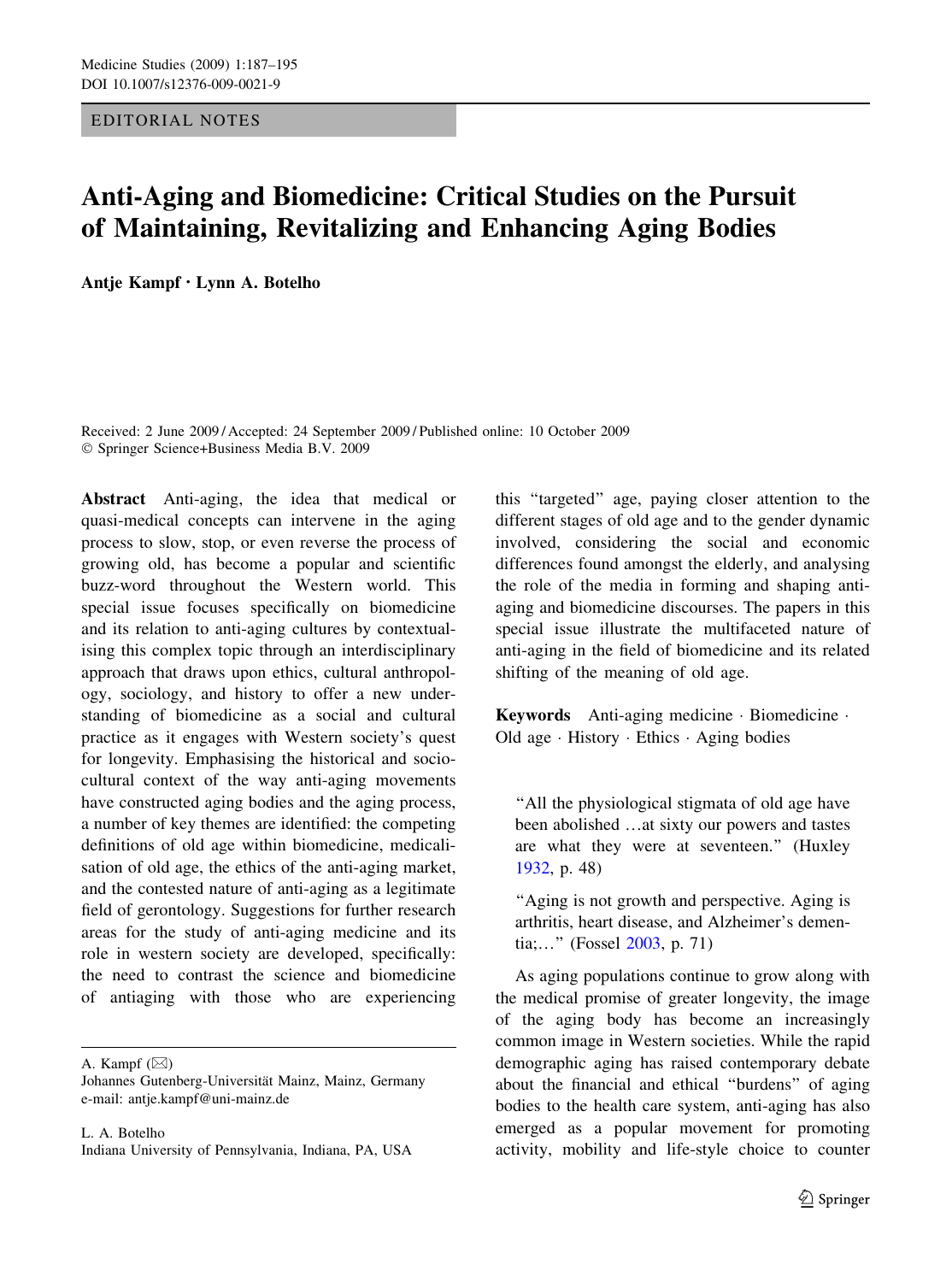traditional images of decline and decrepitude. Antiaging is the idea that medical or quasi-medical concepts can intervene in the aging process to slow, stop, or even reverse the process of growing old. Recent critiques of the anti-aging movement have interpreted the biomedical field involved with the movement as representing a critical shift from biomedicine as a profession occupied with healing bodies to that of enhancing bodies. The standards of biomedical anti-aging vary, but they hold in common the goals of painless functionality and timeless performance (Burri and Dumit [2007](#page-7-0)).

With this themed issue we invite readers to rethink the positions within the anti-aging medicine debate that are so often portrayed in terms of narrow binaries and opposites. We propose instead that a continuum of pursuits in anti-aging, and, following Binstock [\(2003](#page-7-0)), the anti-aging movement can be thought of as shaped by the ''boundary work'' of different fields. In fact, the reiterated distinctions within cultures of aging that deal with health and disease, normal and pathological, are historically not that clear cut.

The desire to extend the human life course indefinitely in order to achieve immortality is an ancient component of human history, yet is as varied through time as constructions of the relationship between old age, health and disease. The classical understanding of old age, beginning with Aristotle, was based on the concept of humours (blood, phlegm, yellow and black biles) linked to the four elements (earth, water, air, and fire). As people aged, the body's vital heat was burned away and death was the moment of its complete consumption. Consequently, one's humoural make-up shifted over the life course until one became cold and dry in extreme or advanced old age. Critical to this understanding of old age was the awareness that life, and one's stage in it, was placed somewhere on a continuum. Consequently, there were 'degrees' of old age, just as there were stages of childhood and youth.

While sharing a humoural understanding of the body, classical authors did not necessarily share an understanding of old age. Aristotle conceived of old age in relentlessly negative terms, comparing its attributes to the idealized stage of middle age. Hippocrates, too, centred his commentary on the ailments of age, but argued that the condition of old age was cold and moist, and not cold and dry as Aristotle claimed. Galen convincingly defeated Galen and Seneca the Younger remained at odds over whether old age was a natural condition or a 'disease'. Throughout most of the ancient period, old age was commonly understood to be a 'diseased state'. In fact, Seneca called it an incurable one. Galen, however, took a different view and argued that old age was a natural process and therefore not an illness, even though old age was certainly not considered a state of perfect health. According to Galen, aging was a distinct condition unto itself and his humoural model would hold primacy of place in medical culture well into the seventeenth century.

Hippocrates regarding old age's dry nature; however,

Within this model the maintenance of good health and the pursuit of a long life depended upon a harmonious balance between humours and elements (cf. also Gruman [1966](#page-8-0)).

The study of prolongevity received a renewed interest during the Renaissance, $<sup>1</sup>$  when writers and</sup> readers inspired by Galenic theory elaborated regimes of diet, exercise, and lifestyle to attain longevity Adding to these ideas the Enlightenment's dramatic change in scientific thought contributed an overall shift in the ancient understanding of aging as a humoural inequilibrium to a new more mechanical perspective.<sup>2</sup> Here, 'Man' was no longer to be understood as solely a divinely wrought animal, but rather as something much more complex and culturally shaped through reason and action.

The rapid modernization of the nineteenth century recast questions of longevity in terms of the physical stress and mental fatigue threatened by the rigors of the industrial era. Drawing on a Social-Darwinist view of the evolution of species, some researchers were confident that (what Lankester called) the more highly civilized races of man would achieve longer lives.<sup>3</sup> Yet, the evolution of species did not, by definition, imply a pre-determined path or outcome. A changing species could evolve backwards, and the idea of degeneration of the human species concerned nineteenth century writers and social commentators, although the promise of increased life-span and improved health were the hallmarks of the day.

<sup>1</sup> For example, by the influential writings of Luigi Cornaro or Cornarus (1475–1566).

 $2$  For example, Robinson  $(1725)$  $(1725)$ .

<sup>&</sup>lt;sup>3</sup> For example, Lankester ([1870\)](#page-8-0).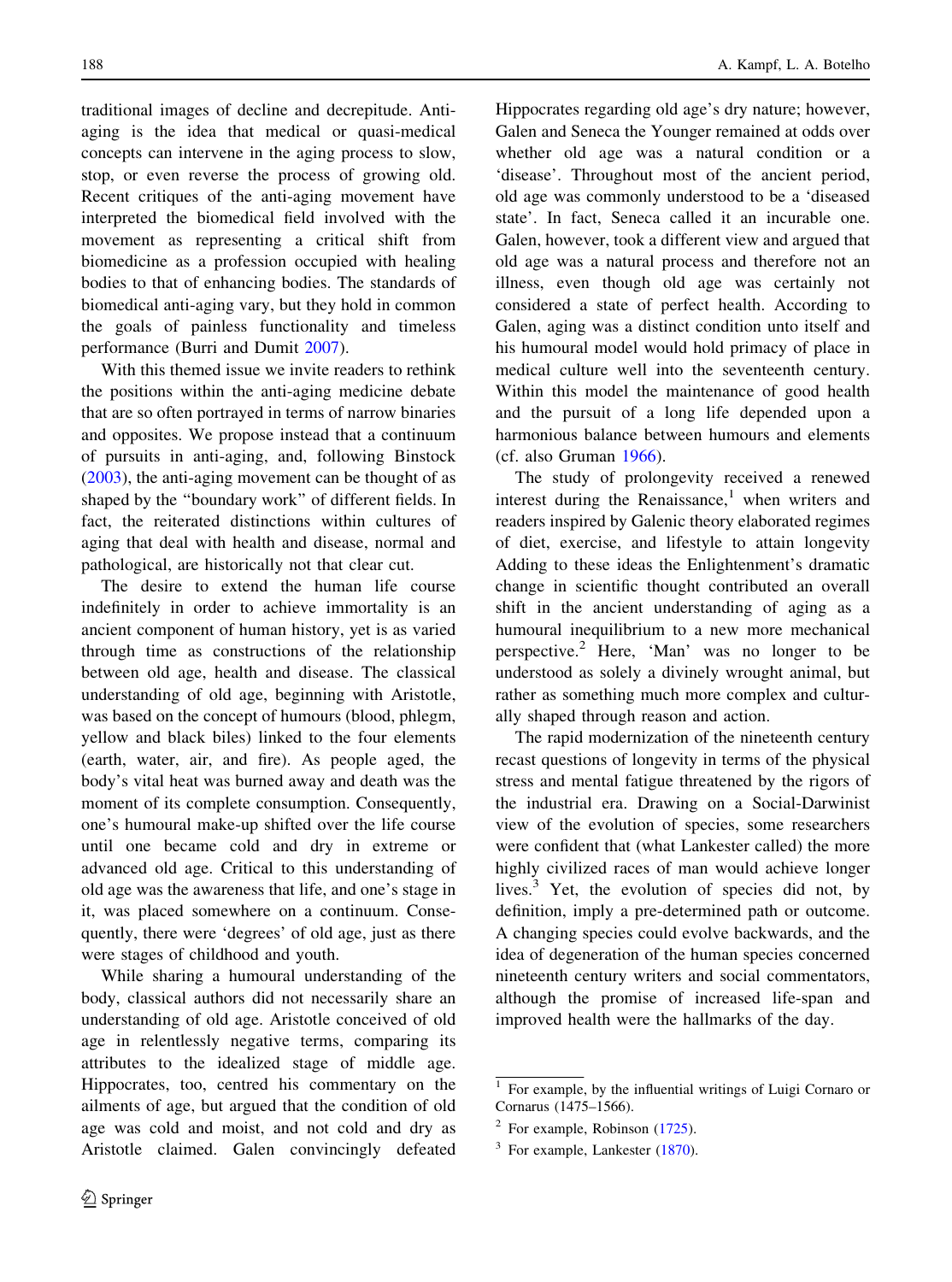It was also the nineteenth century that saw a rise in the specialization of life sciences and medical disciplines. However, we would like to shift the emphasis away from the commonly made distinction between the emerging gerontology and geriatrics and focus instead on their connections, Contributing to the development of geriatrics, a new medical speciality for old age, Ignatz Leo Nascher, who coined the term, observed the degeneration of organs and tissues in all old bodies (Nascher [1919,](#page-8-0) pp. 3–4). Nascher also referred to senescence as ''normal''. Elie Mechtnikoff, who in 1903 invoked the concept 'gerontology', concentrated on the social, psychological and biological aspects of aging, while still asserting in the end that senescence was a disease (cf. Cole [1992;](#page-7-0) Achenbaum [1995](#page-7-0), pp. 23–32). Echoing some of the debates of the Classical Period about whether or not old was a disease, modern scholars and commentators continue to argue about the nature of old age, as well as the form and functions of the medical response to it. In the popular realm, new and additional 'rejuvenation' therapies were invented with the promise that medicine could reduce age-related disease and at least slow, halt or even reverse the biological process of aging: The neurologist Charles Edward Brown-Séquard promised salvation through the injection of animal sex glands, a hypothesis that gained remarkable public interest in the late nineteenth century. His work stimulated a rejuvenation frenzy beginning in the 1920s with the ''medical therapy'' of transplanting gonads in order to invigorate one's health and turn old bodies into youthful ones (Haber [2004,](#page-8-0) pp. 516– 17; Sengoopta [2006;](#page-8-0) Stoff [2004](#page-8-0)) This development was followed by Denam Harman's free-radicaltheory of the 1950s that triggered subsequent applications of Vitamin C to extend one's (healthy) life-span. More recently, we have the hormonereplacement therapies popular since the 1960s. By the late twentieth century, the medical approach to a "healthy", disease-free old age had become a powerful goal and incentive for many lay people and scientists and a promising path in the quest towards longevity.

Thus medicine for aging and anti-aging medicine have emerged in tandem. Anti-aging medicine now draws heavily upon research into molecular, endocrine and cell activity and an array of technologies and theories such as nanotechnology, stem cell research, genetic enhancement, neuro-endocrinal theory, and pharmacotherapy. While increasingly defining age as a major risk factor for the development of Alzheimer's dementia, cardio vascular diseases, cancer, and diabetes (DePinho [2000](#page-7-0)), medicine offers a range of therapies to reduce or halt the diseases of old age by focussing on prevention. Much of the agency of such pre-emptive behaviours is placed on the elderly themselves, and taking care of one's (diseasefree) aging has become a vital component of public health campaigns, such as in Germany (Bundesmin-isterium für Gesundheit und Soziale Sicherung [2004](#page-7-0)). The German governmental policy for long term health care and pension plans, as well as its biomedical emphasis on biomedicine on prevention, require individuals to develop their own strategies of aging that often include the notion of ''risk of age''.

The above very brief historical and cultural background provides an introduction to the theme of this special issue on ''Anti-aging and biomedicine: Critical studies on the pursuit of maintaining, revitalizing and enhancing aging bodies''. The articles offer a theoretical grounding of this anti-aging discourse, as well as a contextualization of this complex topic through an interdisciplinary approach that draws upon ethics, cultural anthropology, sociology, and history. The goal is to widen the understanding of biomedicine as a social and cultural practice as it engages with Western society's quest for longevity. Based on this journal's approach that medicine is a ''phenomenon emerging from the matrix of distributed knowledge, new technologies, shifts in economic of health care, the politics of medicine, and a variety of related interests'' (Paul [2009,](#page-8-0) p. 8), the contributors of this themed issue probe the historical, ethical and theoretical debates that engulf anti-aging biomedicine.

From the range of important topics in these debates we have identified four major, interrelated themes: (a) the competing definitions of old age within biomedicine, (b) the medicalisation of old age, (c) the ethics of the anti-aging market, and (d) the contested nature of anti-aging as a legitimate field of gerontology.<sup>4</sup> Specifically, this collection of essays

 $4\overline{ }$  We understand this list of themes not to be inclusive, as there are a range of other key themes within anti-aging medicine equally important and under-studied, but due their complexity they are beyond the scope of this issue and may require a whole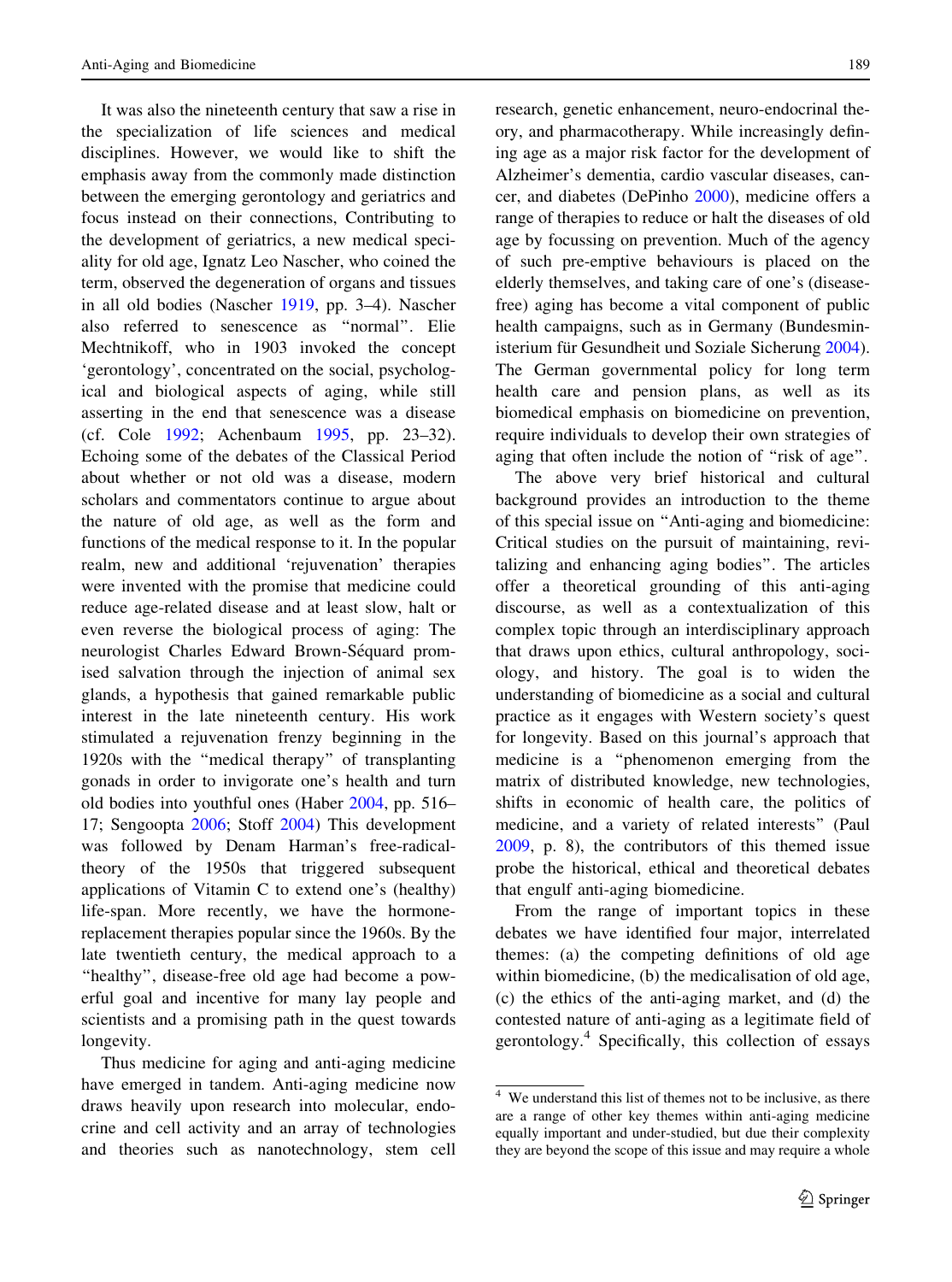engages with the recent critique of the Anti-Aging movement and its proponents' claims and ambitions to overcome old age, along with the movement's inherent ageism and restrictive perspectives on lifestyle choices (Vincent et al. [2008\)](#page-8-0). Drawing upon Vincent et al.'s call for greater social and cultural understanding of the Anti-Aging Movement by examining how it constructs old age and the aging process, this themed issue focuses specifically on biomedicine and its relation to anti-aging cultures. We hope to get away from simplistic accounts of anti-aging medicine cultures that are preoccupied with boundary issues. In doing so, we also offer an expanded and independent analysis, as well exploring how to move forward by considering the range of future scenarios for the elderly and drawing upon the Western historical context and raising the ethical issue of access to life-prolonging medicine based on class and/or wealth.<sup>5</sup>

1. Central to any discussion on anti-aging medicine is how we define old age. As outlined above, the meanings which have become assigned to aging bodies are historically defined and socially inscribed. Current studies have opposing views as to whether old age constitutes disease and material decline or healthy and normal development. However, in both cases aging has become available as open for medical treatment, preventative therapy, and enhancement technologies. Even within the decline model there are debates as to whether decline and deficits should be seen as natural and inevitable parts of the human life course, or as lying outside of the realm of medicine and constitute more of a scientific endeavour (Gubrium [2005;](#page-8-0) Featherstone [1995](#page-7-0)). The anti-aging movement and medicine inherits

the philosophical (and religious) views about the aging body as an entity (Katz [2005,](#page-8-0) Vincent [2003](#page-8-0)), shaped by views of old age from the vantage point of the young (Haber [2004](#page-8-0)). At the same time, anti-aging culture promotes the notion that decline, decrepitude, and immobility can be contested if aged bodies are understood in terms of activity and mobility. Although such a view potentially empowers aging persons, it also renders the experience of declining bodies irrelevant and thus makes the need to define old age unnecessary. Christiane Streubel and Mone Spindler in this issue trace these shifting meanings of anti-aging medicine to the aging body.

- 2. Growing old has become a specific concern of medical intervention and biogerontological research. There are suggestions, however, that the increased medical knowledge and ensuing medicalisation (Conrad [2007](#page-7-0)) of aging promoted a skewed image of the aging experience as limited to the somatic decline of the body, while ignoring the array of important socio-economic and behavioural factors in experiencing old age (Powell [2006](#page-8-0); Katz [1996](#page-8-0)). Understanding that bodies are socially and culturally constituted, several critical writers have argued that the image of aging has been further altered by a new focus on female aging (Twiggs [2003](#page-8-0); Calasanti and Slevin [2006](#page-7-0); Calasanti et al. [2006](#page-7-0); Moen [2001](#page-8-0); Estes et al. [2003a,](#page-7-0) [b](#page-7-0); Lock [1994](#page-8-0)). Barbara Marshall in this issue takes on this debate by exploring the intersection between the medicalising of old age and gender by examining the functionality of male bodies and the emergence of a ''male andropause'' as central to the number of age-related health problems.
- 3. A key element of the challenges of anti-aging cultures in biomedicine is the ethical questions that arise from its market-driven approach. These concerns are multiple and address the contested desire of life extension and the alteration and commodification of oneself $<sup>6</sup>$  as well as questions</sup> of social justice such as inequity and overpop-ulation (for example, Estes et al. [2003a](#page-7-0), [b](#page-7-0);

Footnote 4 continued

journal to themselves. Neuroscience, memory medicine and the concept of ''enhancement'' would fall under this category. A good introduction to this aspect can be found in (Katz and Peters [2008](#page-8-0)). Similarly, we have not touched upon the important key theme of anti-aging and disability: how is the anti-aging approach dealing with and responding to old people who are disabled? And what are the implications for the concept of enhancement? In fact, what has been the (global) impact of anti-aging biomedicine on the benefit of healthy old age?

<sup>5</sup> An analysis by researchers closer to the anti-aging cultures can be found in (Lucke et al. [2009](#page-8-0)).

 $\overline{6}$  See, for example, for questions on the alteration and commodification of oneself: Turner [2004;](#page-8-0) on the natural law theory: Fukuyama 2002; on posthuman theory: Hayles [1999;](#page-8-0) Hook [2004](#page-8-0); and on the value of life concept: Overall [2003.](#page-8-0)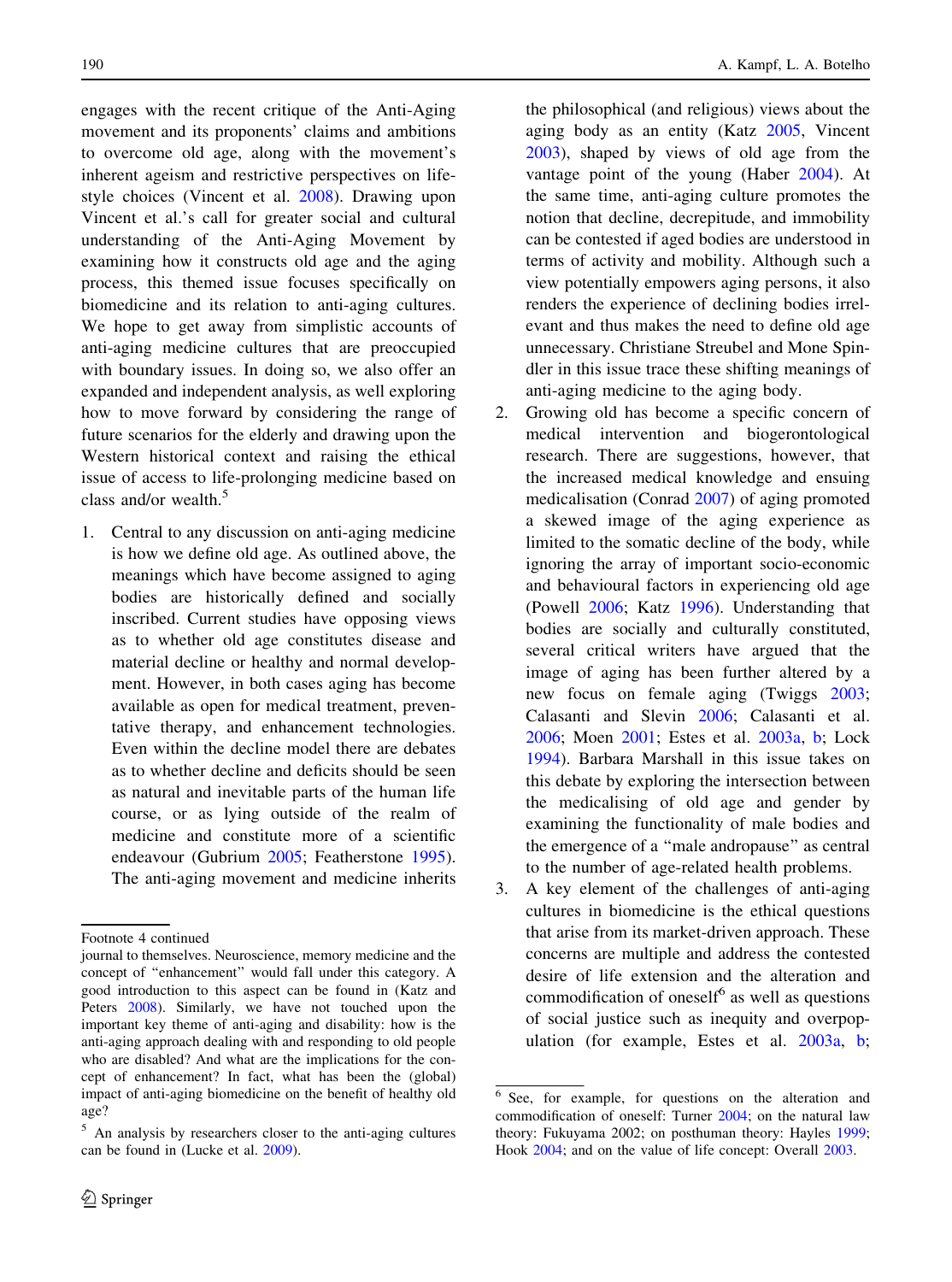Olshansky et al. [2002\)](#page-8-0). Scholars remain divided on these aspects, while a ''consensus on the ethics of human life extension might prove elusive'' (Partridge and Hall [2007](#page-8-0)), critics have argued that life extension would not outweigh the costs of serious adverse consequences for individuals, society and the environment (Fukuyama [2002](#page-8-0)). Supporters, for example, Mackey ([2003\)](#page-8-0), embrace anti-aging medicine on ethical grounds because they see it as potentially reducing the incidence and prevalence of many diseases and allowing for more active and healthier lives. The subject as an ethical self is directly addressed where antiaging medicine promotes that the consumerist ideal that granting the freedom to purchase antiaging medicines is advancing personal autonomy. Alan Petersen and Kate Seear critically reflect on the socio-economic dimension and anti-aging medical market driven choices, while Hans-Jörg Ehni and Georg Marckman ask whether it is possible to prevent a further increase in healthcare inequalities for the elderly.

4. The last major theme is the range of conflicting definitions of anti-aging medicine as complementary or evidence-based medicine, based upon a scientific level that widens the challenges of approaching old age. At stake is ultimately the legitimacy, course, and position of biogerontology as a valid field of inquiry, as discussed by Courtney Mykytyn's article in this issue. John Vincent, in this issue, tackles core issues such as health, death, autonomy, economic feasibility and justice, as well as the underlying question of what it means to be an aging human being, as he focuses on the tensions between the supporters and opponents of anti-aging medicine and their equally elevated emotionally responses.

The following papers engage with these themes as their authors discuss systems of knowledge production and epistemology; gender and the concept of disease; optimization and enhancement of the physical self; theory and politics of anti-aging ''political economy''; and the ethics of anti-aging medicine and market consequences, as well as a critical consideration of the opponents and supporters of the approach to aging by anti-aging science and medicine.

John Vincent who as a critical gerontologist opens this special issue with a provocative review of the past and present debates that are waged between the supporters and critics of anti-aging cultures. The past decades have seen what looked like a number of significant breakthroughs in anti-aging science and its attempt to create mechanisms for the avoidance of biological aging and raising the spectre of the biomedical abolition of the need to die of old age. Vincent places the supporters of the anti-aging movement—a diverse set of people ranging from scientists at university based laboratories, corporate marketing executives to new age hippy entrepreneurs—at the boundary where anti-aging meets posthumanism: the promise of a biomedical and science technology that would ease, even remove the limitations of human bodily frailty, defined as constraints on freedom to live, by transforming human bodies into something new and better. Anti-aging critics—some of which have been from established scientists in the field of biology and gerontology and the Third age movement—deemed to be ''conservative'' in their moral critique, argue for a re-evaluation of the postwork phase of life. Vincent supports instead the alternative route that would see a reduction of biologisation of old age through anti-aging campaigns and end to a restriction of cultural and gender aspects to aging to achieve a culturally valued final part to life.

Courtney Mykytyn takes this debate as detailed by Vincent and refines the inherent problems that run through the anti-aging campaigns by arguing that there is a fundamental misunderstanding between anti-aging practitioners who seek to use biomedicine to effectively achieve human ''immortality'' (a minority position) and those opposed to such aims. Drawing up anthropological fieldwork and the report of the United State's Council on Bioethics established in 2002, Mykytyn identifies the central problem as the language and assumptions employed by each side. While governmental bioethics interpret anti-aging medicine as a quest for immortality violating human dignity by its longing to overcome death, the vast majority of anti-aging clinicians and researchers understand health and the prevention of pain as their most important motive force. For the latter, optimal health medicine and desire for life quality are the main goals of anti-aging medicine. Slowing, arresting, or reversing the aging process is positioned along the axis of health and pain rather than that of life and death. Consequently, each side in the debate works at cross purposes and true dialogue and understanding is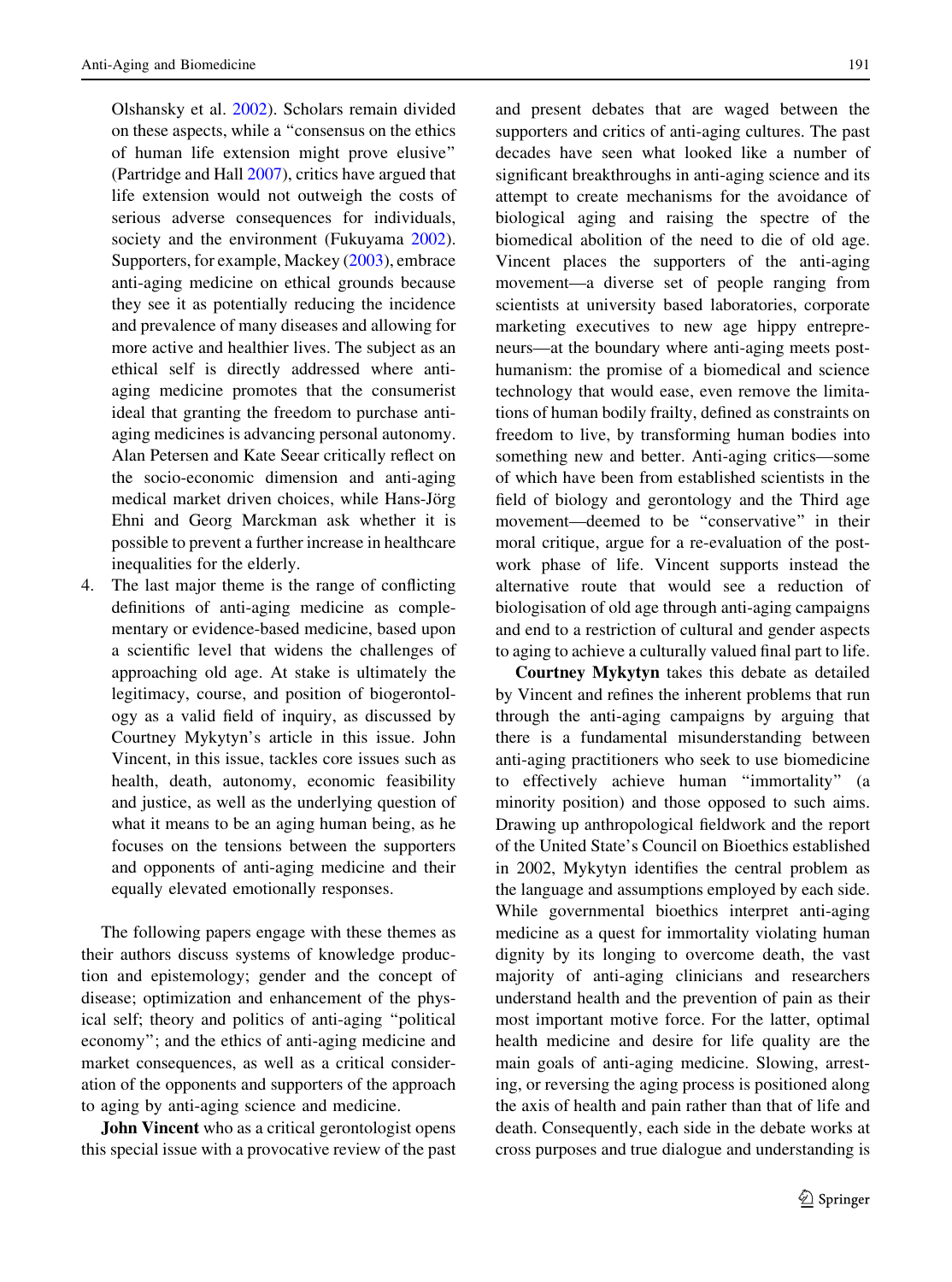lost. Mykytyn makes an important contribution by including the voices of anti-aging practitioners in the debate, concluding that there is a need to incorporate the approach of anti-aging proponents into the greater discussion and by doing so we learn that anti-aging is more than just the aim to live forever, and it is fundamentally concerned with the shifting relationships between biomedicine, health, and growing old.

These anti-aging debates have had vivid media coverage, following up on the adherents and opponents of prolonging life. Christiane Streubel and Mone Spindler challenge the commonly held belief that the media portrayed anti-aging medicine as nothing more than money-making quackery. Instead, by analyzing over 300 media presentations and employing the ethnographic technique of participant observation at German and European anti-aging medicine conference, Streubel and Spindler discovered the 'quality media' reported favorably on antiaging research and the idea of medical intervention in the biological aging process. In doing so, they establish the chronology of the anti-aging movement in the West, including the American Academy of Anti-Aging Medicine (A4M), which recommends therapies with hormones and nutritional supplements that are based on a medical theory borrowed from Olympic sports medicine, Aubrey de Grey's Methuselah Foundation, which seeks to eliminate aging altogether by fixing the problems of aging at the molecular level (genetic intervention and stem cell applications), and finally contrasting this with the German Society of Anti-Aging Medicome, which works towards what they call ''age prevention'' and an impairment-free life. This course of action demands a greater involvement by the individuals themselves who seek to achieve such ends through diet, nutritional supplements and a healthy life style.

Prevention and enhancement as key factors of the approach by anti-aging medicine, are examined closely by Barbara Marshall's article on the emergence of the aging male as problematic, adding a gendered reading on the medical and pharmaceutical enhancement strategies to amend aging bodies. Historically contextualizing these strategies, Marshall charts the understanding of the aging male from the nineteenthcentury association of the decline in male sex hormones with that of a decline in male economic productivity to the twenty-first century insistence that male sexual function is an indicator of male health and

its lack as a warning sign of disease. Central to this construction has been the revival of a hormonal model of the male body in which anti-aging is linked to the restoration of lost masculinity. In this manner, ''healthy aging'' is achieved solely by late-life virility. Drawing upon a wide range of biomedical literature, as well as the work of social scientists and historians, Marshall shows how bodies were ''made and remade at the intersection of science and culture'' (28) and that the key variable used to understand the aging male body was male vigor as measured by male sexual function.

The persuasiveness of the anti-aging promise, or at least a reduction of side effects of aging, have created a huge market eagerly used by participants who have espoused their individual responsibility for minimizing aging. Yet, they are not acting within a vacuum. Alan Robert Petersen and Kate Seear focus on the specific politico-economic conditions giving rise to and sustaining anti-aging medicine as an area of specialist knowledge and practice and creating a global anti-aging medical industry. Through various techniques of professionalization, among others including expert networks and the strategic utilization of diverse media, proponents and practitioners were successful in consolidating anti-aging medicine's reputation as one of the central emerging industries of the twenty-first century. Petersen and Seear discuss the successfully promoted linkage of anti-aging medicine with medical key technologies such as nanotechnology, stem cells, and genetics. Tracing the large money invested "aging-related" research by Western governments and estimates of the current anti-aging marketplace, they reveal the close links between affiliations of researchers and editorial board members of key journals of anti-aging research with pharmaceutical and medical supplies companies. The current hype and promise surrounding anti-aging medicine is strengthened through news media coverage and prominent websites. Here, Petersen and Seear draw upon the ''sociology of expectation'', which suggest that when heightened expectations are not met economic support is withdrawn and research interests move else. They provocatively challenge the present chorus of approval for anti-aging medicine by suggesting that the present interest in anti-aging medicine is merely a 'blip' in the history of biomedical innovations: with the unavoidable disappointment that comes when technologies fall short to the public's great expectations.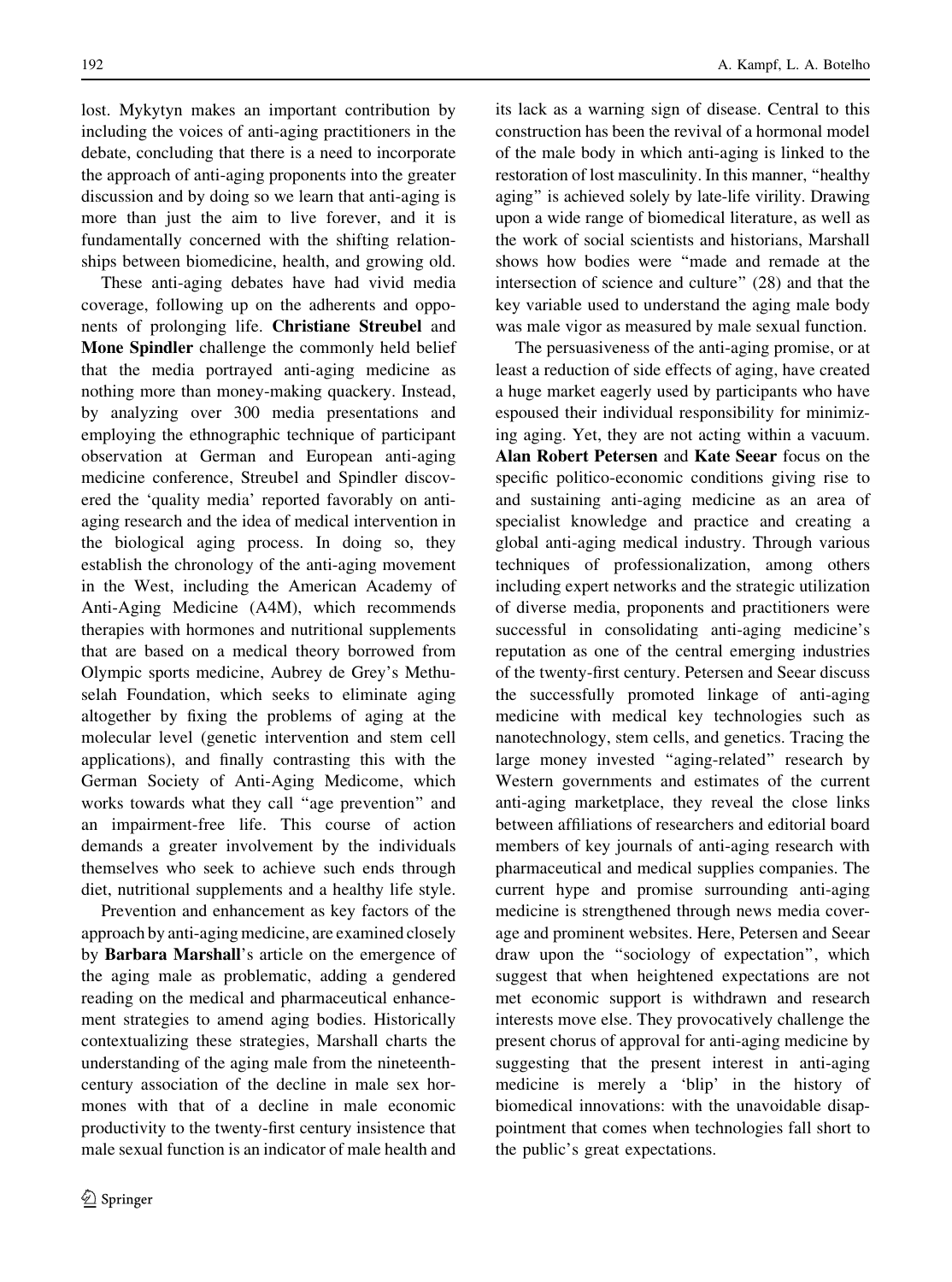This extensive industry surrounding anti-aging and biomedicine underlies normative aspects that are still under-addressed. Hans-Jörg Ehni and Georg Marckmann discuss the crucial relation of widespread concerns over a demographic-related increase of health care costs and the promises of anti-aging cultures that modify the aging process. Concerned with the aspect of access to a socio-economic market and the interrelation with social justice, they illustrate the normative aspect of distributive justice. There is currently no empirical data on the prospective health care costs and their age related trends, however, as the authors demonstrate, it is important to discuss the resulting priorities for research in the field of biogerontology. They do so by analyzing three possible biodemographic scenarios (compressed morbidity, dynamic equilibrium, prolonged senescence), which each has certain effects on health care expenditures. They suggest researchers use the current individual spending figures for anti-aging medicine in conjunction with the estimated effects of public expenditures on aging research to meaningfully interpret the rising cost of western health care.

## Further Research

The papers in this themed issue illustrate the multifaceted nature of anti-aging in the field of biomedicine and its related shifting of the meaning of old age. The approaches covered here range from the historical to the cultural, including the ethicaleconomic and the socio-economic perspectives. Ultimately, these essays raise as many questions as they answer, and in doing so indicate the very real need for further research and study of anti-aging medicine and its role in western society.

Of the many potential paths for future research, we believe there are five areas that would contribute most to our understanding of the very complex set of issues that are before us. First, what really does it mean be 'old' in the context of anti-aging medicine? We still need to know much more about what the elderly themselves want (for example, Chapman [2005;](#page-7-0) Edmondson [2005](#page-7-0)). The current anti-aging market, as illustrated by the sheer numbers of people purchasing such therapies, seems to be a case of Nikolas Rose's observation of the current trend towards '''somatic' individuals'', that is, people

who define themselves as biomedical entities and in need of medical intervention (Rose [2007,](#page-8-0) p. 26). How far are the potential recipients of anti-aging treatments influenced by manners of speaking that prioritize a ''forever functional'' (Katz and Marshall [2002\)](#page-8-0) existence, including a strict commitment to health? Currently, much of the anti-aging material is derived from those who are not themselves yet old. Further studies are needed to contrast the science and biomedicine of anti-aging with those who are experiencing this ''targeted'' age (for example, Lucke et al. [2005\)](#page-8-0).

Second, a key issue in our current discourse around the meaning of old age is that the elderly are often constructed as an undifferentiated mass with a static aging body; this discourse contributes to a falsely homogenised understanding of the aging experience. Yet old age is not a single universal state but a series of stages. Indeed, this understanding of the ageing process is centuries old, figuring into the humoural understanding of old age and a key component of those texts that mark the beginning of the western literary canon on old age and ageing (Ballenger [2006](#page-7-0); Botelho and Thane [2000\)](#page-7-0). While not completely ignored by theorists, there still is an absence of the oldest of the old in much of the current research into anti-aging medicine discourses despite the concept's venerable tradition. We hope that a renewed awareness of the different stages of old age will generate a greater and more nuanced understanding of the continuum of experience that is the modern ageing process, and one which possibly might have also potential health benefits.

Third, we need to have a better understanding of the gender dynamic involved in growing old, and in its relation to anti-aging cultures. While women have been and continue to be the largest group of the elderly, as well as the most long-lived, the discourse surrounding both anti-aging medicine and the antiaging movements themselves, is very much constructed in terms of the male body as the normative body; an image rightly questioned by critical studies (Marshall this issue; Kampf [2009](#page-8-0); Arber et al. [2008](#page-7-0)). We still need more studies on this aspect because a gendered analysis of this issue and the materials that support it will yield exciting and thought-provoking new aspects to the debate of what it means to have a healthy old age.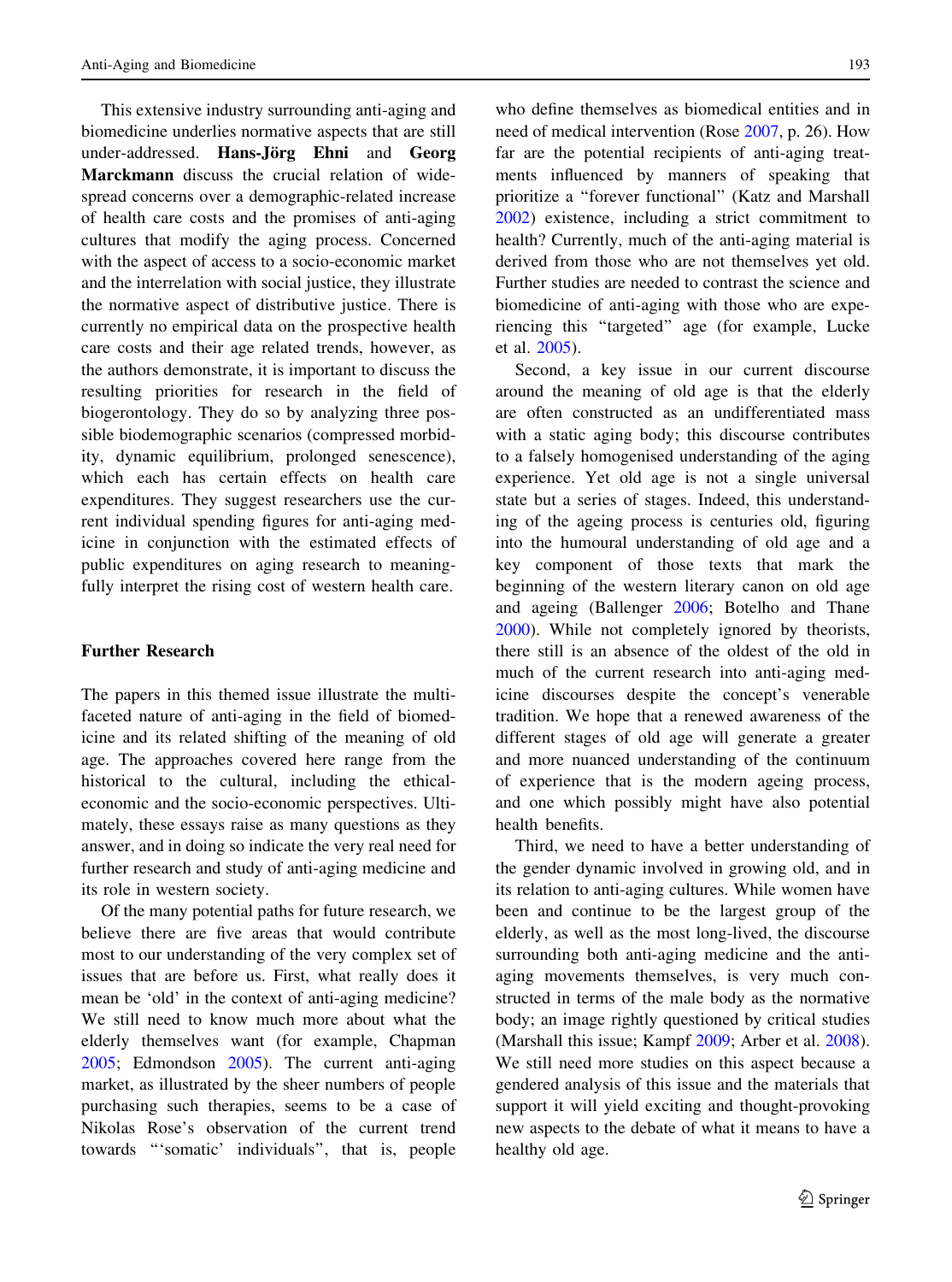<span id="page-7-0"></span>A fourth, and closely connected area, is a need for a greater sensitivity to social and economic differences found amongst the elderly. What does antiaging medicine promise to those of limited economic means? In fact, does anti-aging medicine offer anything to the socio-economically disadvantaged elderly? How does the unavailability of anti-aging medicine produce counter-effects on the health and well-being of those who are unable to afford the therapies? The issue of age and social justice cannot be ignored by the commentators, critics, or the proponents of anti-aging medicine. We hope that those engaged in the study of anti-aging medicine will be more aware of the ways in which the poor might choose to define a good old age, ways that may

be fundamentally different from those of the rich. A fifth and final area is the role of the media in forming and shaping both the elderly's sense of their selves and the role that biomedicine can and should play in the life course. It is here that perhaps all of the issues raised above converge. In what ways is the image of a healthy old age gendered? What voice are the elderly themselves afforded in the public sphere of media and markets? Are the various stages of old age represented—or can the media be held responsible for the homogenized view of aging that currently informs much of our understanding? Finally, in what ways and towards what ends are the economically empowered or disadvantaged elderly used to signify the meaning of old age?

Anti-aging medicine, including both its hype and its serious considerations, has now come to span the entire globe as its practitioners search for the root cause of a healthy old age. Within this search—and despite all the variability, flexibility and velocity of the anti-aging movements—the question of what constitutes ''Old Age'' remains the central issue. In some sense, we have not moved far from Binstock's recent call to leave boundary work aside and to start taking stock of the vital (and possibly more immediate) aspects of health benefits in old age (Binstock 2003, p. 12).

Clearly, as scholars, thinkers, critics, and medical practitioners we have just begun to plumb the depths of a wide range of issues that present themselves in this themed issue. We hope that these researchleading essays collected here will stimulate much interdisciplinary thought and ideas for future work at the convergence of anti-aging and biomedicine cultures.

## References

- Achenbaum, W.A. 1995. Crossing frontiers. Cambridge: Cambridge University Press.
- Arber, Sara, Tushna Vandrevala, Tom Daly, and Sarah Hampson. 2008. Understanding gender differences in older people's attitudes towards life-prolonging medical technologies. Journal of Aging Studies 22(4): 366–375.
- Ballenger, Jesse F. 2006. Self, senility, and alzheimer's disease in modern America: A history. Baltimore, Maryland: The Johns Hopkins University Press.
- Binstock, Robert H. 2003. The war on 'anti-aging medicine'. Gerontologist 43(1): 4–14.
- Botelho, Lynn, and Thane, Pat. 2000. Women and ageing in British society since 1500. London: Longman Publishing.
- Bundesministerium für Gesundheit und Soziale Sicherung. 2004. Gesund altern. [http://www.erfahrung-ist-zukunft.de/](http://www.erfahrung-ist-zukunft.de/Webs/EiZ/Content/DE/Artikel/Materialien/Anlagen/20071018-gesund-altern-bmg-pdf,property=publicationFile.pdf) [Webs/EiZ/Content/DE/Artikel/Materialien/Anlagen/2007](http://www.erfahrung-ist-zukunft.de/Webs/EiZ/Content/DE/Artikel/Materialien/Anlagen/20071018-gesund-altern-bmg-pdf,property=publicationFile.pdf) [1018-gesund-altern-bmg-](http://www.erfahrung-ist-zukunft.de/Webs/EiZ/Content/DE/Artikel/Materialien/Anlagen/20071018-gesund-altern-bmg-pdf,property=publicationFile.pdf)
- [pdf,property=publicationFile.pdf.](http://www.erfahrung-ist-zukunft.de/Webs/EiZ/Content/DE/Artikel/Materialien/Anlagen/20071018-gesund-altern-bmg-pdf,property=publicationFile.pdf) Accessed 25 May 2009.
- Burri, Regula Valérie, and Joseph Dumit (eds.). 2007. Biomedicine as culture: Instrumental practices, technoscientific knowledge, and new modes of life. New York: Routledge.
- Calasanti, Toni, and Kathleen F. Slevin (eds.). 2006. Age matters: Realigning feminist thinking. New York: Routledge.
- Calasanti, Toni, Kathleen F. Slevin, and Neal King. 2006. Ageism and feminism: From "Et Cetera" to center. National Women's Association Journal 18(1): 14–30.
- Chapman, Sherry Ann. 2005. Theorizing about aging well: Constructing a narrative. Canadian Journal on Aging 24(1): 9–18.
- Cole, Thomas. 1992. Journey of life. Cambridge: Cambridge University Press.
- Conrad, Peter. 2007. The medicalization of society. Baltimore: The Johns Hopkins University Press.
- DePinho, Ronald A. 2000. The age of cancer. Nature 408: 248– 254.
- Edmondson, Ricca. 2005. Wisdom in later life: Ethnographic approaches. Ageing and Society 25: 339–356.
- Estes, Caroll, Simon Biggs, and Chris Phillipson. 2003a. Social theory, social policy and ageing: A critical introduction maidenhead. Philadelphia: Open University Press.
- Estes, Caroll, Simon Biggs, and Chris Phillipson. 2003. Feminist's perspectives and old age policy. In Social theory, social policy and ageing: A critical introduction maidenhead, ed. Estes Caroll, Simon Biggs, and Chris Phillipson, 44–62. London: Open University Press.
- Featherstone, Mike. 1995. Images of aging: Cultural representations of later life. New York: Routledge.
- Fossel, Michael. 2003. Editorial: What ethics are these? Journal of Anti-Aging Medicine 6(2): 71.